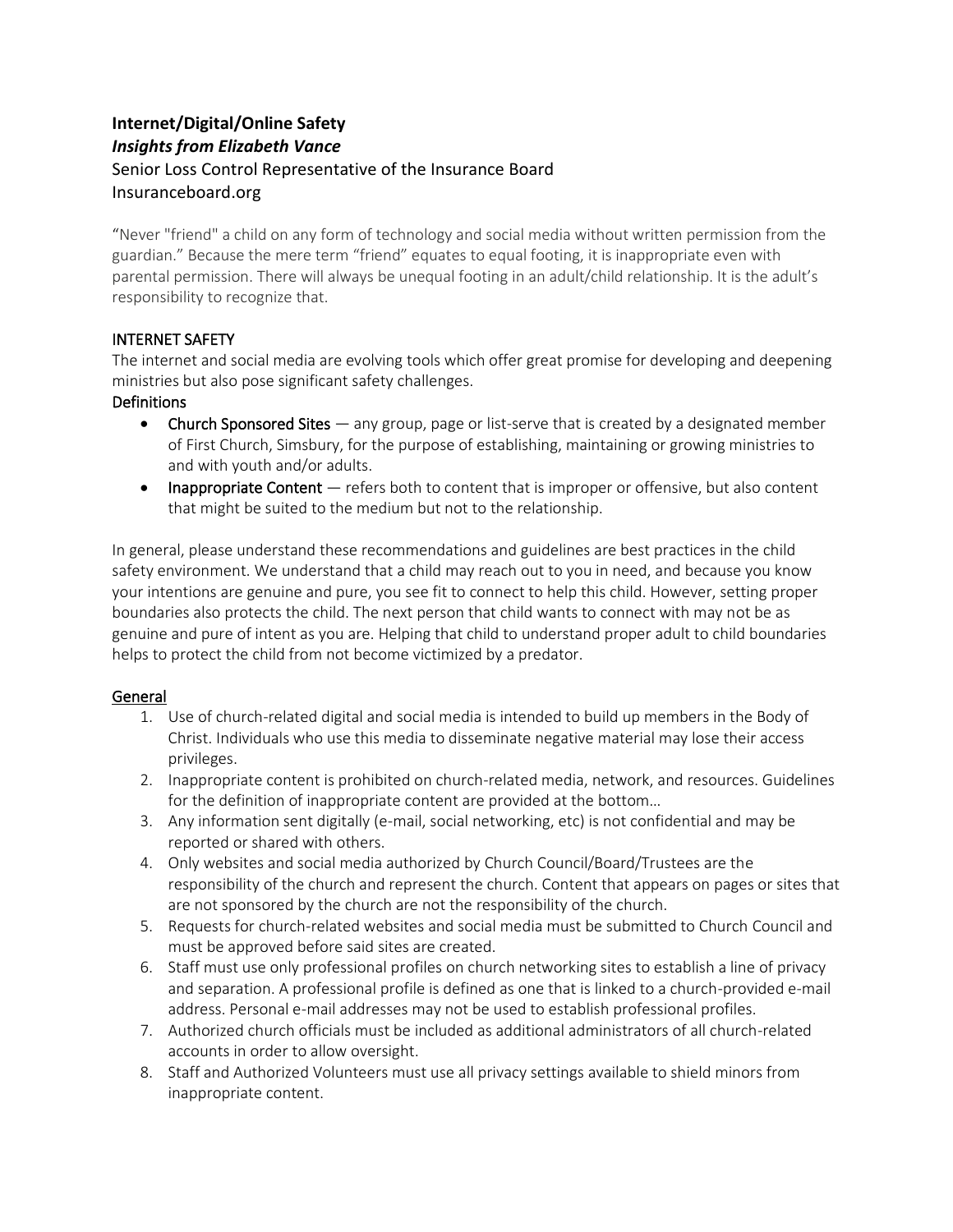#### Digital Content

Digital communication allows reproduction and nearly instant communication of text, audio, image, and video materials to a wide-reaching audience.

- 1. Signed church Media Release Forms must be received from parents/guardians of all minors whose images are to be distributed or published (digitally, printed, or otherwise) for use on authorized media sites, worship, posters or in any form of publicity. The staff member or Authorized volunteer leader using the images is responsible for obtaining the parent/guardian's permission.
- 2. No full names or contact information of any minor shall appear on any church-related website or social media page. No contact information of any adult shall appear on any church-related website or social media page without the written consent from the named adult individual.
- 3. Copyrighted materials must not be published on church-sponsored sites, without written approval from the copyright holder.

#### Social Media, Electronic Mail, Messaging, and Texting

Social media networking can be defined as interactive platforms by which both individuals and communities create and share content. Examples include Facebook and Twitter.

- 1. Parents (or guardians as appropriate) must approve a minor's participation in any church-related social media. In cases of separated parents, approval must be from primary caregiver. Approval is indicated by a signed Social Media Approval Form which must be renewed on a yearly basis.
- 2. Adults are not permitted to friend, follow, or otherwise engage in direct but private electronic forums with minors. Group communication through products such as the Remind App are acceptable for church use and should include at least one other adult in the group. Youth social media groups tied to the church are permitted with at least two adults in the group, and with the understanding to all participants that NO direct messaging occur between adult and child.
- 3. Staff shall use their church-provided e-mail account for all correspondence related to their position. If staff is contacted by a youth through email, staff may only respond and MUST include the parent or guardian in the response.
- 4. Former youth members, authorized volunteers, staff and authorized church officials, due to departure from church, removal, or loss of eligibility will be removed from church-related youth group social media groups and automated distribution lists by Authorized administrators.
- 5. Any inappropriate material covered by "Mandatory Reporting" laws that is discovered on any church related social media or technology devices must be reported to pastor, documented for church records, and then deleted from the site. (If you have evidence to be used in a criminal investigation, DO NOT delete it without approval of authorities. Close down the site until cleared by authorities. You may have a "spoliation of evidence" issue that will hinder prosecution. )
- 6. Any inappropriate material that is not covered by "Mandatory Reporting" laws must be deleted from the site. Church staff, authorized volunteers and authorized church officials will decide whether material not covered by Mandatory Reporting laws is inappropriate.
- 7. Any content that details inappropriate behavior during a church-sponsored event or activity must be reported to and addressed by Youth Minister, or Authorized volunteer leader and minor's parents.

*Inappropriate content*